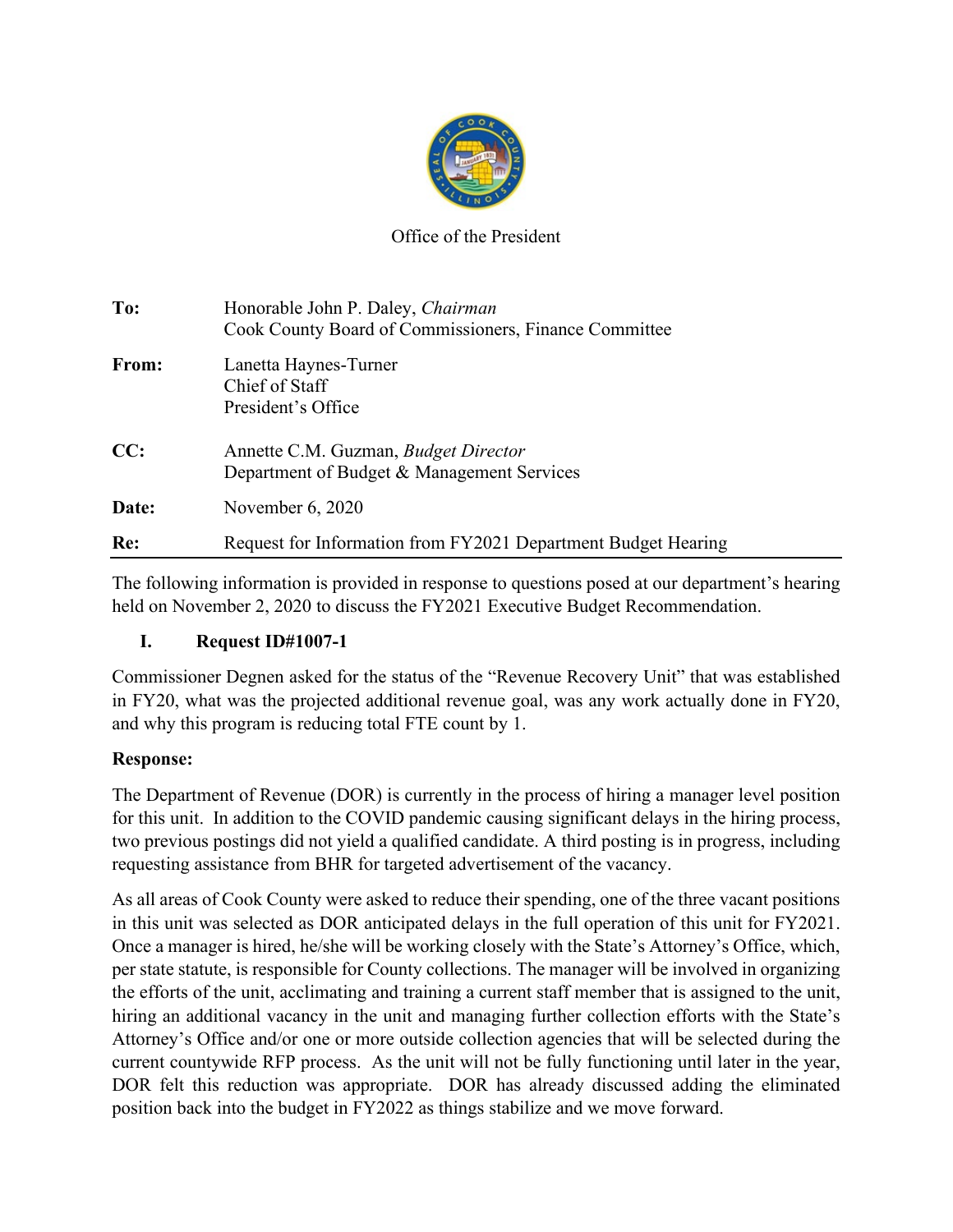The pre-COVID estimate for a full year revenue goal for this unit was \$2.5M. Some progress on secondary collections has been accomplished in FY2020 by the current resource in this unit, including placing accounts with the State Local Debt Recovery program and reviewing and cleaning data received back from the former outside collection agency.

### **II. Request ID#1007-2**

Commissioner Degnen asked what the impact of FTE reduction is (3) in the Compliance program on external audits and if that has any relation to the County Auditor operations.

## **Response:**

All areas of Cook County were asked to reduce their spending in FY2021. The three vacant positions in question in the Compliance unit were selected by DOR as part of those reductions due to a decrease in the number of out-of-town and on-site audits that can be scheduled in FY2021 because of the ongoing COVID pandemic. DOR has already discussed adding the eliminated positions back into the budget in FY2022 as things stabilize and we move forward. While the overall number of audits is expected to decrease in FY2021, DOR will be prioritizing audits where non-compliance is more likely to result in revenue collections.

DOR auditors perform audits of Cook County taxpayers related to the proper administration of our Home Rule Taxes. Their duties do not overlap with those of the Cook County Auditor's Office or the external auditors that perform the County's Annual Financial Audit. To that extent, these reductions will not have an effect on either of the other areas.

# **III. Request ID#1009-1**

Commissioner Miller asked for an update on the Integrated Property Tax System timeline and if any updates will be reflected in the budget book summary.

### **Response:**

In October 2020, the Assessor's Office went live with Phase 1.0 of IPTS, which includes Permits and Sales as part of the Computer-Aided Mass Appraisal (CAMA) functionality for the next cycle.

The Assessor's Office will continue to roll out components and complete Phase 1.5 by April 2021. Tyler is actively working with the Bureau of Technology's Project Managers to plan a detailed tax implementation schedule, which will include the offices of the County Clerk and Treasurer. This phase is expected to be complete by December 2022. The Bureau of Technology will work with the Budget Office to revise Volume I when preparing for the Final Adopted Budget Books for publication.